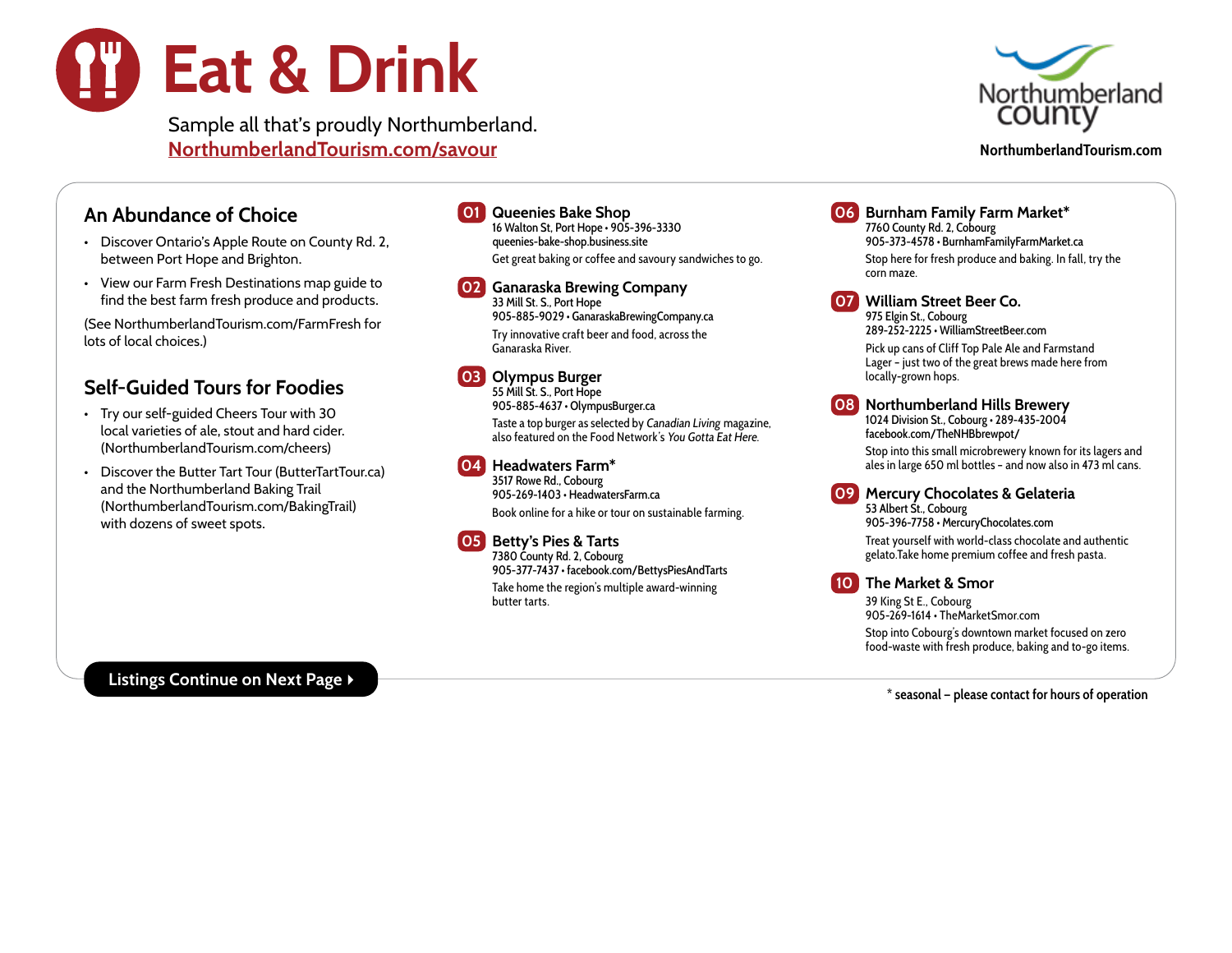# Eat & Drink

Sample all that's proudly Northumberland. NorthumberlandTourism.com/savour

**11 Rice Lake Hard Cider** 4741 County Rd. 45, Baltimore 289-629-3300 •<RiceLakeHardCider.ca> Taste fresh-pressed and fermented cider. Pick up Rice Lake's locally-crafted apple or cranberry-blend hard cider. 12 Villa Conti Oak Heights Estate Winery 337 Covert Hill Rd., Warkworth

705-924-1829 • [VillaConti.co](http://VillaConti.co)

Taste rustic Italian food, prepared with locally-grown ingredients and paired with a vast wine list.

### **13** Sandy Flat Sugar Bush

500 Concession Rd. 3 W., Warkworth <SandyFlatSugarBush.com>

Take home maple syrup expertly boiled and bottled on site.

### 14 Centre & Main Chocolate 50 Centre Ave., Warkworth

705-868-2068 • [CentreAndMainChocolate.com](http://CentreAndMainChocolate.com)

Experience award-winning, gourmet chocolate that celebrates local with ingredients like rosemary, honey and saffron.

### See Map on Next Page ▶

### 15 Church-Key Brewing

1678 County Rd. 38, Campbellford 877-314-2337 • [ChurchKeyBrewing.com](http://ChurchKeyBrewing.com) Taste award-winning, handcrafted ales at this micro-brewery in a former 1878 Methodist Church.

### 16 Dooher's Bakery

61 Bridge St. E., Campbellford 705-653-1460 • [doohers.com](http://doohers.com)

Voted "Sweetest Bakery in Canada." Pick up some of the best cream-filled donuts and baking around.

17 World's Finest Chocolate Outlet Store 157 Cockburn St., Campbellford 800-461-1957 •<facebook.com/WorldsFinest.ca/> Stock up on chocolate covered almonds, caramel bars and more.

**18 Empire Cheese Co-operative** 1120 County Rd. 8, Campbellford 705-653-3187 • [EmpireCheese.ca](http://EmpireCheese.ca)

> Try trademark cheeses like caramelized onion, roasted garlic, and hot whiskey mustard. Fresh curd made 6 days a week.

The Big Apple Restaurant & 401 Cider Brewery 262 Orchard Rd., Colborne 905-355-2574 • [TheBigApple.ca](http://TheBigApple.ca)

Grab a bite or watch pies being baked at the world's biggest apple. Visit the cidery for some Ontario hard apple cider.

20 Cricklewood Farm\*

14953 County Rd 2, Brighton 613-475-4293 • [cricklewood.ca](http://cricklewood.ca)

Pick some apples, pumpkins or raspberries. Visit the farm market. Explore two corn mazes for fall family fun.



**21** Mrs. B's Country Candy 8 Loyalist Dr., Unit 9, Brighton

613-475-5644 •<MrsB.ca> Choose from ice cream, local treats and chocolates

made without salt or preservatives.

**\* seasonal — please contact for hours of operation**